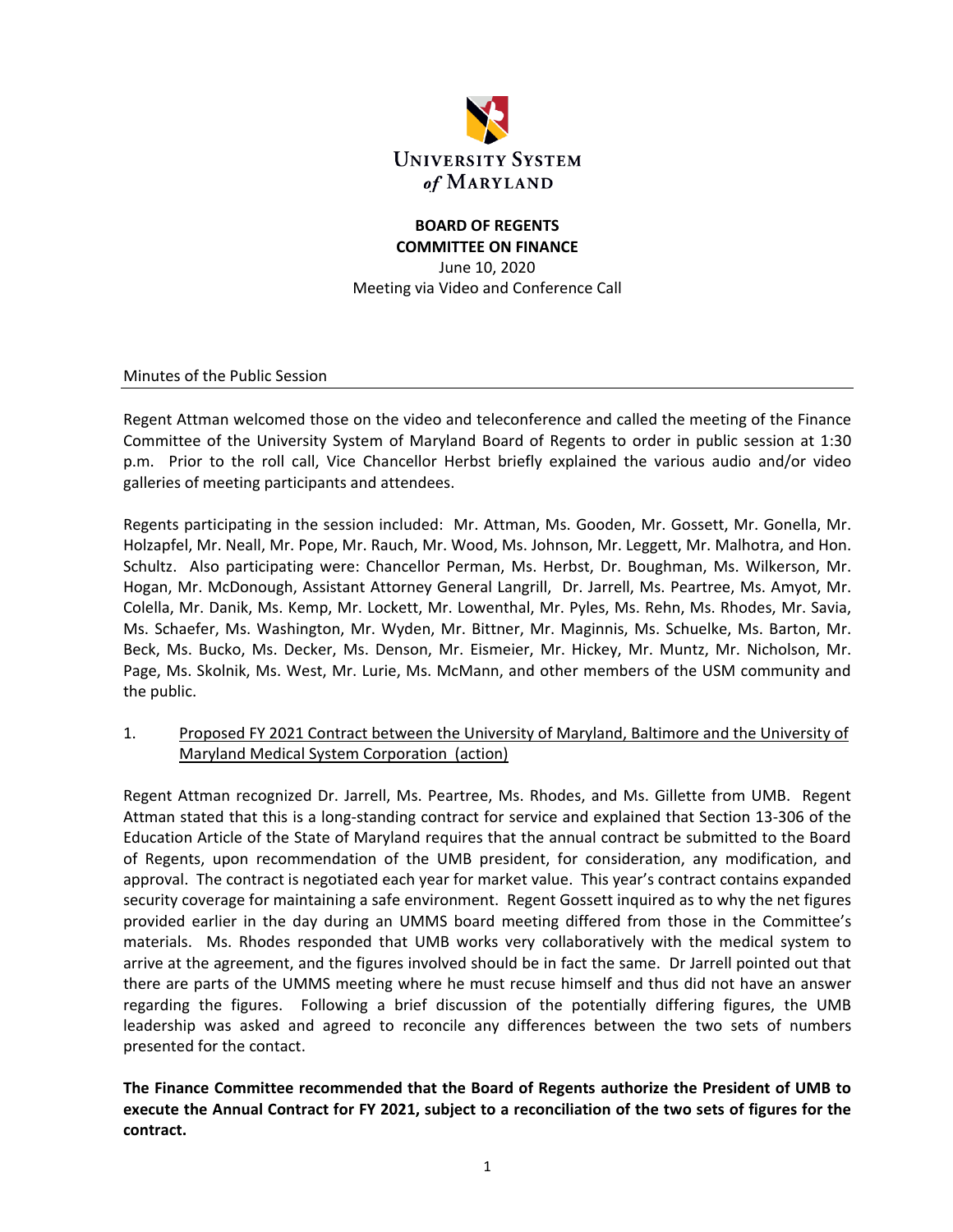(Regent Attman moved recommendation, seconded by Regent Gooden; unanimously approved) Vote Count = YEAs: 9 NAYs: 0 Abstentions: 0

# *[Update 6/10/20: UMB has confirmed that the contract that will be signed between the two parties will reflect the numbers as presented in this Board item.]*

# 2. University of Maryland, Baltimore: Notice of Emergency Procurement (information)

Regent Attman provided an overview of the item. This item is coming to Committee as an information item that is reported as an Emergency Procurement that exceeds \$5 million, consistent with the USM Procurement Policies and Procedures. He explained that UMB's Institute for Genome Sciences would be conducting testing for the COVID-19 virus and that the Assay kits were purchased in order to carry out that testing. Dr. Jarrell indicated that it is very efficient testing. The University obtained 5,000 kits which translates into 500,000 tests. Ms. Rhodes indicated that UMB will be the recipient of an award from the State to reimburse the University for its expenditure.

#### **The Finance Committee received the item for information purposes.**

## 3. University System of Maryland: FY 2021 Operating Budget (action)

Regent Attman stated that this item represents the operating budget as approved by the Legislature during this session. The budget is required to be approved by the Board prior to July  $1<sup>st</sup>$ . He reminded the regents that throughout the year that Chancellor Perman and Vice Chancellor Herbst had done a great job of keeping the Board informed on the strategic direction and progress of the budget. Additionally, the Chancellor provided operating budget updates throughout the Legislative Session during his reports to the Board. Referring to the materials, Regent Attman noted that the total USM budget of \$6.1 billion includes revenue from state appropriations, tuition and fees, auxiliary services, federal and other contract and grants, and other revenues. He cautioned, however, that under the current circumstances the operating budget illustrated on the charts and passed by legislature would be subject to revision as Board, state, and federal actions evolve. In response to a question by Regent Wood regarding the fringe benefits figure, Vice Chancellor Herbst responded that the amount includes changes in the cost of healthcare plans and other university/state-provided benefits to employees.

**The Finance Committee recommended that the Board of Regents approve the FY 2021 operating budget as submitted, with the Chancellor authorized to make appropriate changes consistent with existing board policies and guidelines. Any such changes will be in consultation with and reported back to the Board.**

(Regent Attman moved recommendation, seconded by Regent Gooden; unanimously approved) Vote Count = YEAs: 9 NAYs: 0 Abstentions: 0

#### 4. University System of Maryland: FY 2022 Schedule of Tuition and Mandatory Fees (action)

Regent Attman began by stating that this recommendation recognizes the economic impact that the pandemic is having on students and their families. The USM recognizes and takes seriously its responsibility to students and families who have been disrupted during this unprecedented situation; and therefore, continues to work to help mitigate the financial impact of the COVID-19 pandemic.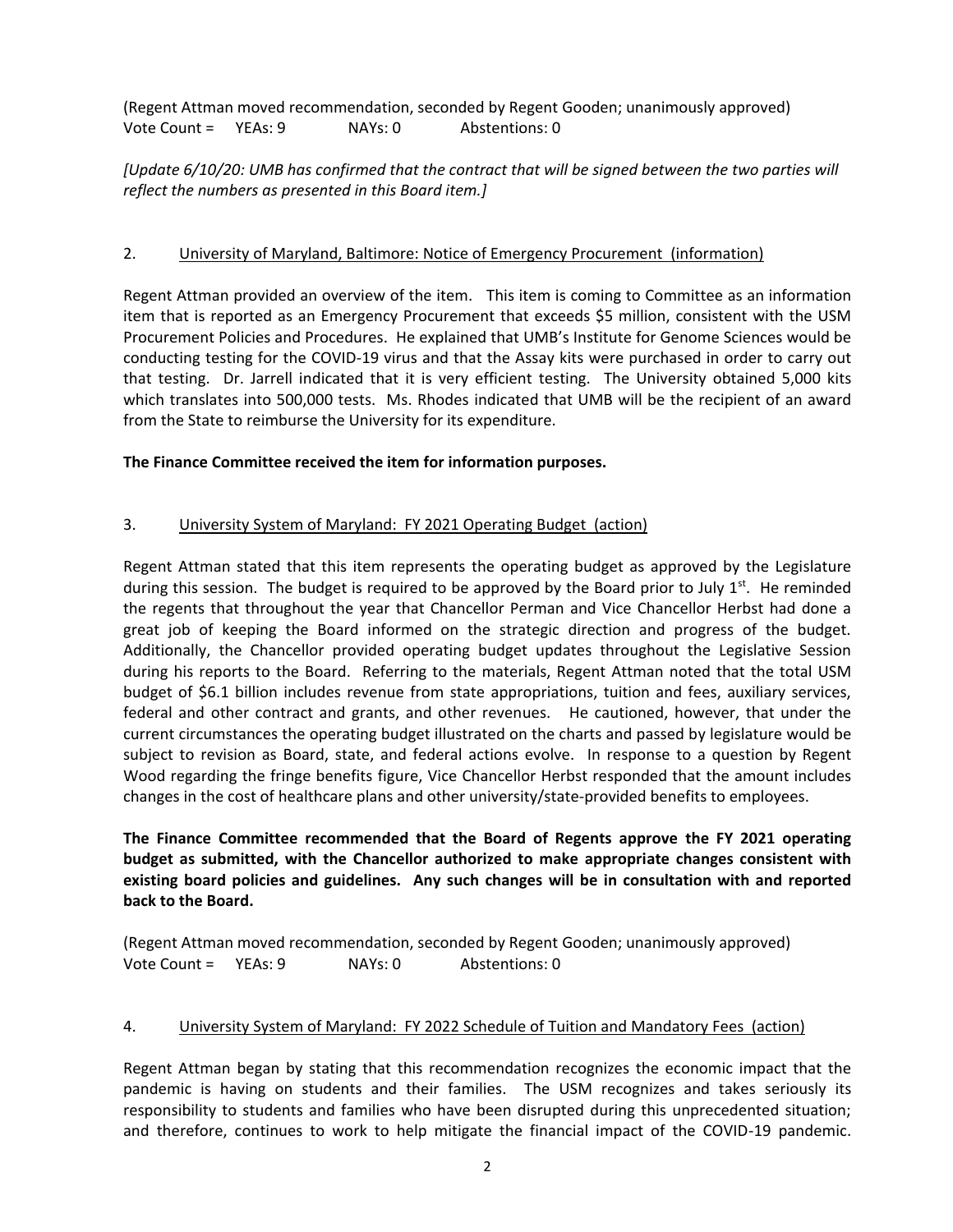Regent Attman then announced that in consideration of the present and ongoing situation, the recommendation before the Committee was for a freeze of the existing tuition and mandatory fees at the FY 2020 level. As such, all undergraduate and graduate students would see no increase in their FY 2021 tuition or mandatory fee rates. Vice Chancellor Herbst indicated that under normal circumstances, in an effort to keep tuition affordable, the Committee would be considering a proposal to increase tuition rates of up to 2% for undergraduate resident students and 5% for graduate students and nonresident undergraduates. In implementing a freeze, she recognized that action would have an impact on funding, adding the leadership's desire to hold the students and their families at their same level of costs. It was also noted that the schedule contained proposed rates for new programs, as listed on the item's summary.

Vice Chancellor Herbst responded to a question regarding whether the USM anticipated any issues with charging full tuition rates to students if they are receiving instruction online. She explained that the institutions are planning to bring students back to campus in some arrangement, possibly a hybrid mix of in-person and online instruction. She strongly stated that the value is in the accomplishment of the credentials that the students are receiving, online delivery of courses has been effective, and that the value is still there. Chancellor Perman added that according to national polls, students are interested in returning to campuses.

## **The Finance Committee recommended that the Board of Regents approve the tuition and mandatory fees schedule as submitted**.

(Regent Attman moved recommendation, seconded by Regent Gooden; unanimously approved) Vote Count = YEAs: 8 NAYs: 0 Abstentions: 0

#### 5. University System of Maryland: Self-Support Charges and Fees for FY 2021 (action)

Regent Attman reviewed the item. In line with the Committee's recommended action on tuition and mandatory fees, he offered the recommendation that the existing self-support charges and fees be frozen at the FY 2020 level as well. Regent Attman indicated that Frostburg would have a new residence hall coming online in the Fall 2020, and as such those new rates for this hall were itemized on the schedule. It was also noted that that there was the need to stay within any CDC guidelines for housing students and that following such guidelines could impact the capacity in dorms and the actual charge for accommodations. Importantly, as planning for housing in the fall continues, institutions would be working to minimize the financial impact on students and their families.

#### **The Finance Committee recommended that the Board of Regents approve the proposed self-support charges and fees for FY 2021 as set forth in the presented document.**

(Regent Attman moved recommendation, seconded by Regent Gooden; unanimously approved) Vote Count = YEAs: 8 NAYs: 0 Abstentions: 0

#### 6. FY 2021 System Funded Construction Program Request (action)

Regent Attman summarized the item. The recommendation for the FY 2021 System-Funded Construction Program includes funding from USM Auxiliary Bonds and cash appropriations by institutions as outlined in the attachments to the item. He pointed out that the document reflected one change stemming from the draft materials distributed last month—a change requested by College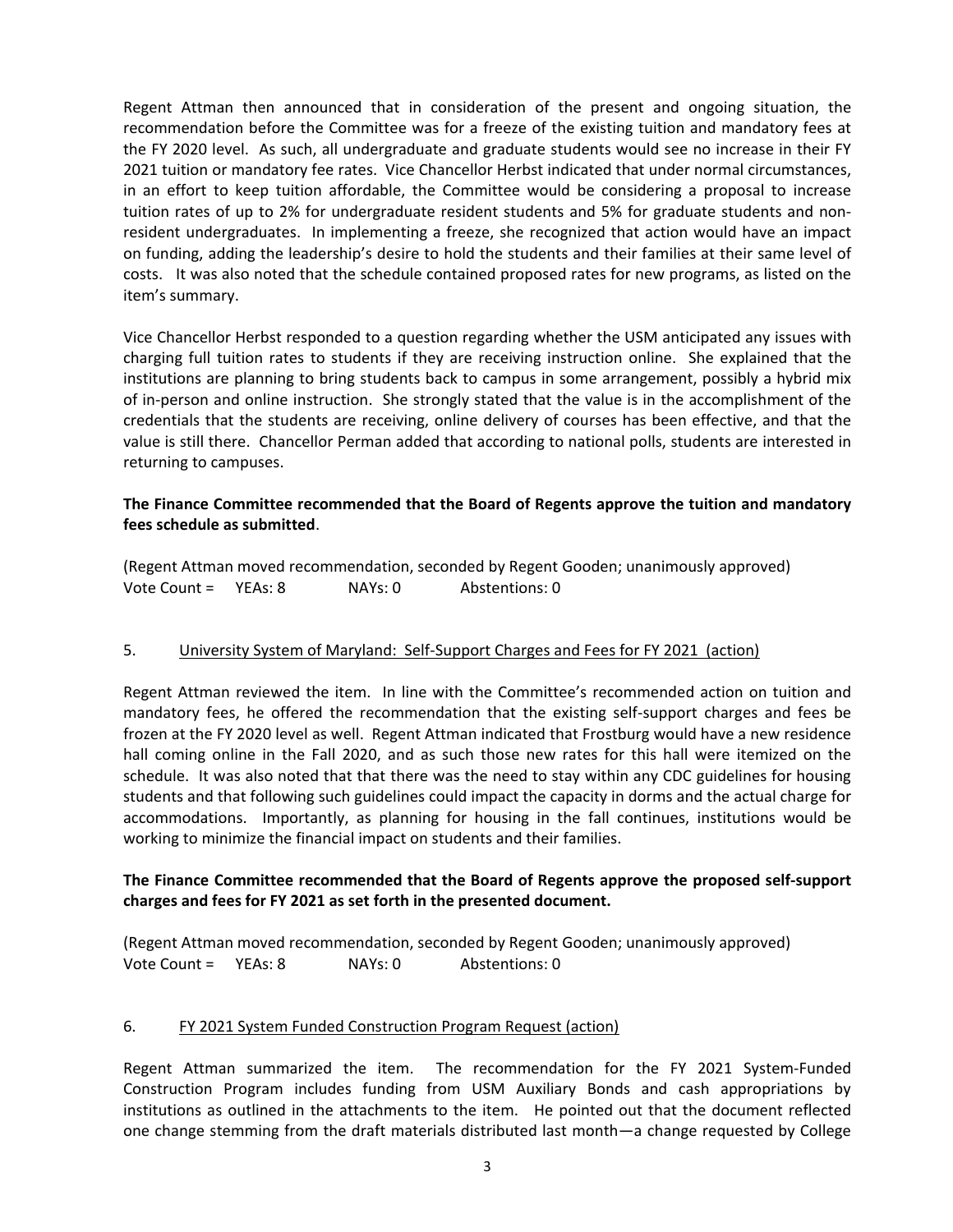Park to the funding for two student-related projects. Approximately \$8.8M in bonds allocated for the High-Rise renovation project would instead be applied instead to the Replacement Dining Hall. This would replace a like amount of auxiliary cash that the College Park's dining program had set aside for the project and allows the campus to apply that money to meet other needs. Regent Attman reminded the Committee that the approval is for the single, asking-year budget, but a full five-year plan is required by Board policy. He also noted that where there are opportunities for public-private partnerships, Ellen and her group would bring those projects to the Finance Committee as they come along during the year. Vice Chancellor Herbst noted that the recommendation lists projects that are already under construction or those that are ready to go. Regent Attman added that if financial conditions change drastically, then the Committee could revisit the project list.

**The Finance Committee recommended that the Board of Regents approve the FY 2021 System Funded Construction Program request with the conditions listed (and within the attached materials) and authorize the Chancellor to make appropriate changes consistent with existing Board policies and guidelines. Any such changes will be reported to the Committee on Finance.**

(Regent Attman moved recommendation, seconded by Regent Gooden; unanimously approved) Vote Count = YEAs: 8 NAYs: 0 Abstentions: 0

## 7. University System of Maryland: 42nd Bond Resolution—Auxiliary Facility and Tuition Revenue Bonds (action)

Regent Attman stated that the System has entered into an Indenture of Trust with a Trustee that provides protections and rights to purchasers of USM revenue bonds. The Indenture requires that the Board adopt a resolution to authorize the issuance of any series of Bonds to be used for project costs. The resolution authorizes the issuance of Revenue Bonds to finance \$104.5 million of academic and auxiliary facilities projects. Included in the resolution are four academic project authorizations approved by the legislature and signed into law by the Governor last month, including facilities renewal, totaling \$32 million, and six auxiliary project authorizations

#### **The Finance Committee recommended that the Board of Regents approve the 42nd Bond Resolution.**

(Regent Attman moved recommendation, seconded by Regent Pope; unanimously approved) Vote Count = YEAs: 8 NAYs: 0 Abstentions: 0

# 8. University System of Maryland: Auxiliary Project Maturity Extension and Official Intent Resolution on Reimbursement of System Cash Balances Spent on Revenue Bond-Authorized Projects (action)

Regent Attman explained that this item represented two inter-related actions. The first is an "official intent resolution," which allows the System to spend its own cash prior to selling bonds, and then reimburse itself for the use of cash on those projects with bond proceeds when the USM goes to financial market with the next new money issuance. The second resolution modifies the bond resolutions previously adopted, to extent the possible, increasing the term limit for auxiliary projects from 20 years to 30 years to lower the annual debt service amounts required of student housing projects.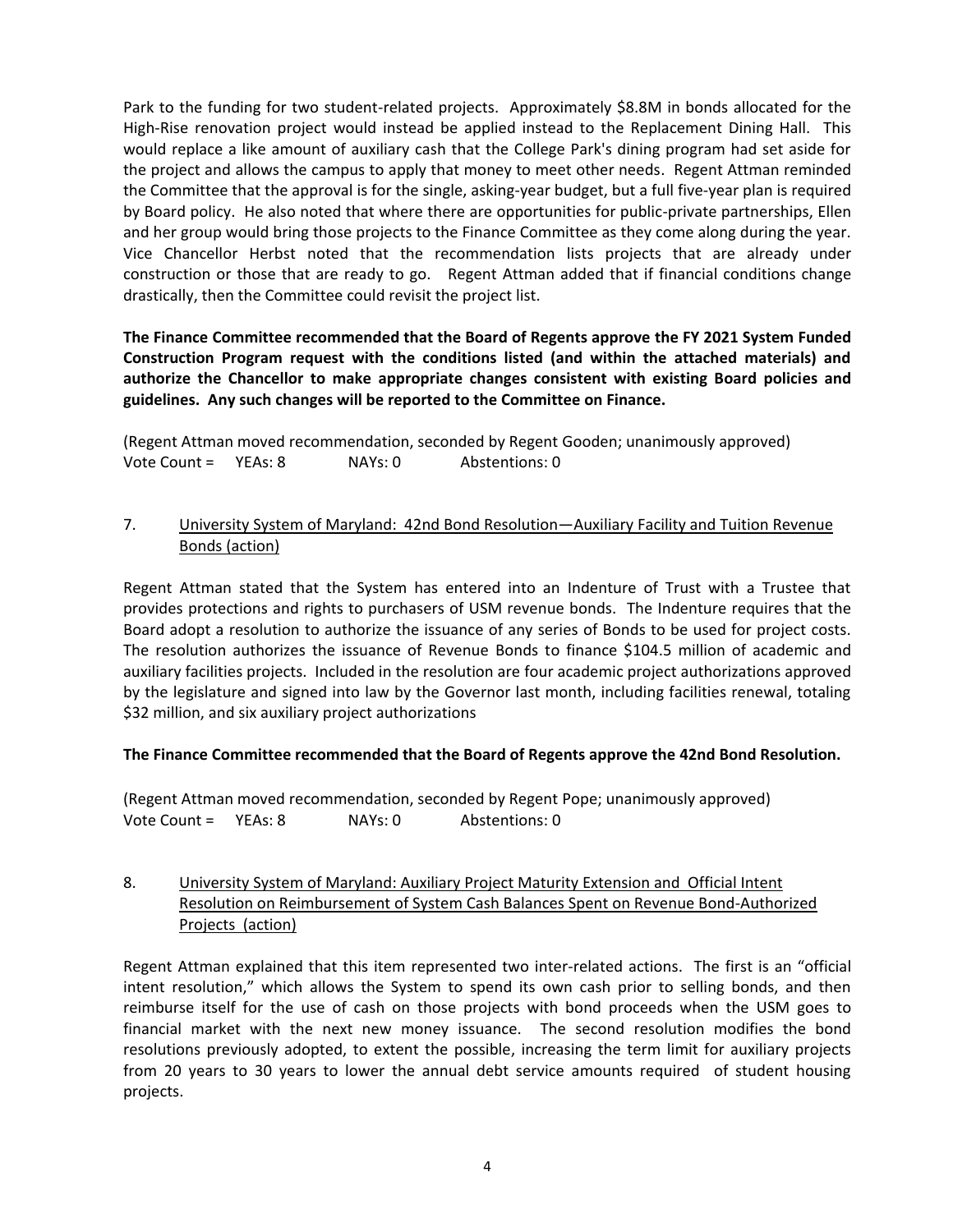# **The Finance Committee recommended that the Board of Regents approve the two referenced resolutions as submitted.**

(Regent Attman moved recommendation, seconded by Regent Pope; unanimously approved) Vote Count = YEAs: 8 NAYs: 0 Abstentions: 0

# 9. Biennial Exempt Market Salary Survey Report – Exempt Salary Structure Adjustment for FY 2021-2022 (action)

Regent Attman stated that the USM's Compensation and Classification Committee conducts a market salary study every other year and makes a recommendation regarding whether the existing exempt salary structures should be adjusted. However, the work supporting these findings was completed in several months before the coronavirus pandemic occurred. Due to the expected economic impact of the pandemic, it is anticipated that the report's projections regarding salary structure increases in calendar year 2020 may no longer be accurate. For this reason, the Vice Presidents for Administration and Finance with the concurrence of the Presidents recommend renewing the current structures for July 2020 and delaying consideration of any potential change in the structure until December. In response to a question from Regent Wood about a statewide salary freeze, Vice Chancellor Herbst explained that the State had announced several measures to curb spending, including hiring freezes, travel bans, and other spending restrictions. She indicated that the USM had also put into place a set of controls to watch discretionary spending.

# **The Finance Committee recommended that the Board of Regents renew the current structures beginning July 2020 and delay consideration of any increase until the end of calendar year 2020.**

(Regent Attman moved recommendation, seconded by Regent Pope; unanimously approved) Vote Count = YEAs: 8 NAYs: 0 Abstentions: 0

## 10. University of Maryland, College Park: Amendment to Sale of Land to Core Campus Manager, LLC (action)

Regent Attman reminded the regents that they had reviewed and approved the terms of the sale of the property at the February Board meeting. Considering the current economic climate and uncertainties, the University was approached by the developer for some price negotiations. While the subsequent negotiations resulted in an agreement to lower the purchase price by \$200,000, the new figure is still well in excess above the stated appraisals. Mr. Maginnis confirmed that the developer had already assembled properties around the UMD parcel, and that combined with the excellent location of the parcel created a value that exceeded the two appraisals.

**The Finance Committee recommended that the Board of Regents approve for the University of Maryland, College Park the disposition by sale of approximately 0.24 acres of UMD land at 4218 and 4220 Knox Road, as described in the item, consistent with the University System of Maryland Policy on Acquisition and Disposition of Real Property.**

(Regent Attman moved recommendation, seconded by Regent Pope; unanimously approved) Vote Count = YEAs: 8 NAYs: 0 Abstentions: 0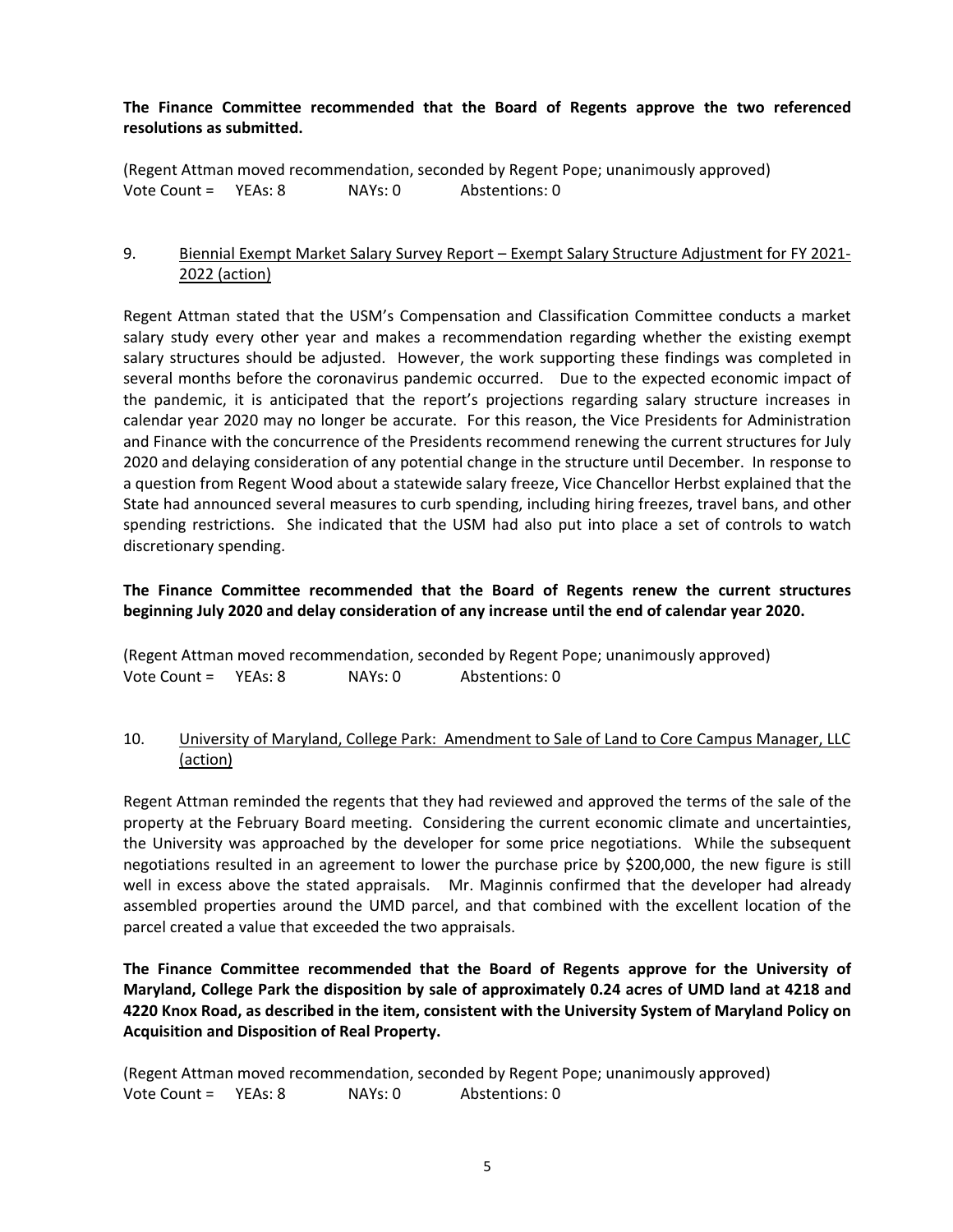- 11. 2020 USM Dashboard Indicators (information)
- 12. Board Statement of Values and Expectations on Collaboration and Cooperative Efforts in Acquiring and Implementing New Information Technology and Upgrading Business Processes— Status Update (information)

Regent Attman noted that the two information items on the agenda could be reviewed at one's leisure, with any questions ensuing directed to Vice Chancellor Herbst. He thanked staff for their work on these important systemwide initiatives.

## **The Finance Committee received the two items for information purposes.**

Regent Attman then turned his attention to the upcoming June  $30<sup>th</sup>$  retirement of Dr. Donald Spicer, Associate Vice Chancellor and Chief Information Officer, praising his outstanding contribution to the USM for over 20 years. Regent Attman called Dr. Spicer a steady force for improvement and transformation in the USM IT landscape—building collaborative networks not only in the USM, but throughout higher education. Regent Attman recognized Dr. Spicer as instrumental in implementing the vision of the Board's Effectiveness & Efficiency Initiative. His leadership in these efforts—including the Maryland Education Enterprise Consortium—yielded tens of millions of dollars in savings across the USM and other educational entities throughout Maryland. Regent Attman asked everyone to join him in wishing Dr. Spicer a long and fulfilling retirement with sincere gratitude for his many years of service to the USM.

#### 13. Convening Closed Session

Regent Attman read the Convene to Close Statement.

"The Open Meetings Act permits public bodies to close their meetings to the public in circumstances outlined in §3-305 of the Act and to carry out administrative functions exempted by §3-103 of the Act. The Committee on Finance will now vote to reconvene in closed session. The agenda for the public meeting today includes a written statement with a citation of the legal authority and reasons for closing the meeting and a listing of the topics to be discussed. The statement has been provided to the regents and it is posted on the USM's website."

#### **The Chancellor recommended that the Committee on Finance vote to reconvene in closed session.**

(Regent Attman moved recommendation, seconded by Regent Pope; unanimously approved) Vote Count = YEAs: 8 NAYs: 0 Abstentions: 0

Regent Attman thanked everyone for joining the meeting. The public meeting was adjourned at 2:31 p.m.

Respectfully submitted,

Gary L. Attman Chair, Committee on Finance